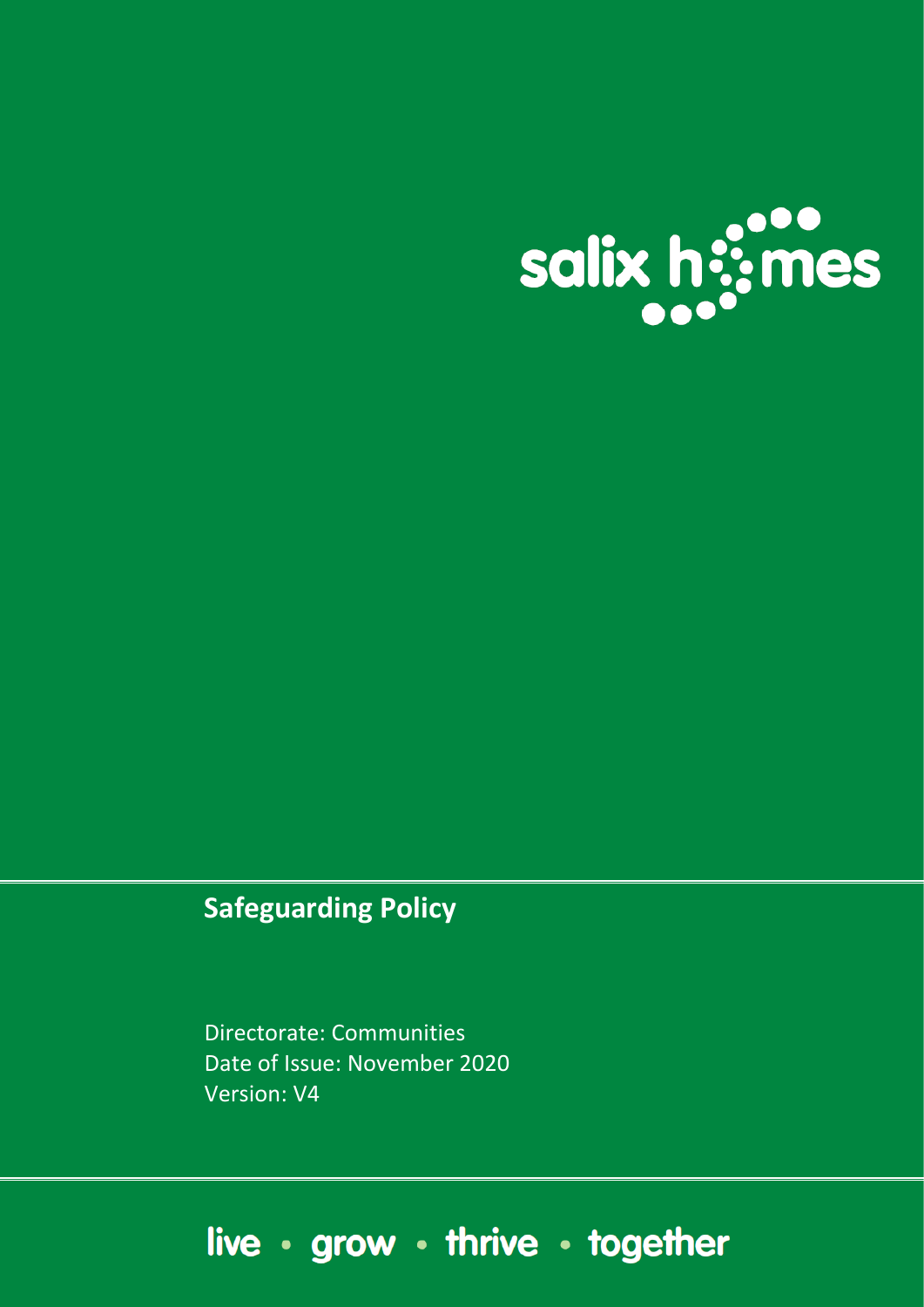

#### **1. Introduction**

Salix Homes has a moral and a legal duty to protect children and adults with care and support needs who are at risk of harm or abuse. The policy provides the framework within which Salix Homes will act to safeguard adults with care and support needs and children; ensuring that Salix Homes is proactive in recognising and reporting neglect and abuse; and is working together with other agencies to manage and reduce risks of harm and exploitation.

Salix Homes is committed to promoting the welfare of children and the rights of adults with care and support needs to live safely and securely without fear of abuse or exploitation. We understand that safeguarding is everyone's responsibility and a shared responsibility and will play our part in preventing, detecting and reporting neglect and abuse amongst children and adults with care and support needs who use our services and live in homes and communities we manage.

#### **2. Aim / Purpose of the Policy**

This policy will ensure that Salix Homes can act appropriately to safeguard children and adults with care and support needs that use our service and live in the homes and communities we manage. The objectives of this policy are set out below:

#### **Accountability and leadership**

• Have clear accountability and leadership for dealing with and responding to safeguarding concerns about children and adults with care and support needs.

#### **Recruitment, training and support**

- Carry out an evaluation of any job roles where staff engage with children / vulnerable adults and practice safe recruitment, selection and vetting of staff working with children or adults with care and support needs in line with legal and regulatory requirements.
- Train and support our employees and contracted staff so they are clear about their roles and responsibilities in relation to safeguarding.
- Communicate with our employees and contracted staff so they are clear about their roles and responsibilities in relation to safeguarding.

#### **Working together and sharing information**

• Work together with other agencies, including health and social care services and the police, to safeguard and promote the wellbeing of adults with care and support needs and children; co -operating with and responding to requests for information and assistance where there is required by the police or social care services in order for them to meet their safeguarding duties under law.

Document name : Safeguarding Original Issue Date: September 2017 Issue No -- Author: Helen Byrne Current Issue Date: November 2020 Owner: Neighbourhood Manager Revision Date: September 2020 Page 2 of 11 Approval status: Final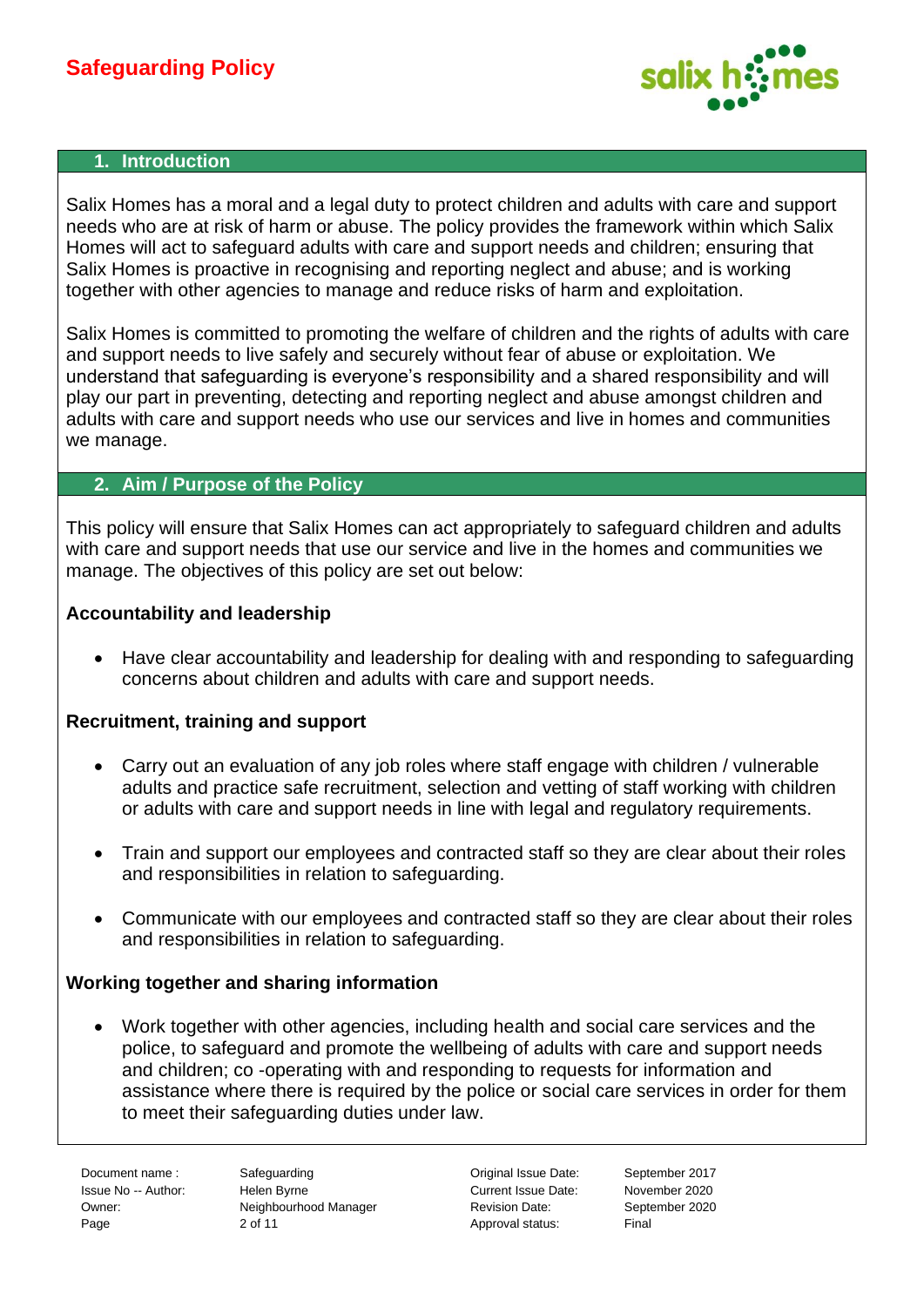

#### **Communication and consultation**

- Ensure that the rights, wishes and feelings of children and adults with care and support needs are respected and listened to; that whatever possible consent is sought to share information whilst making clear that absolute confidentiality cannot be provided in cases where there are concerns about abuse.
- Publicise and provide information to our customers on our commitment to safeguarding and how to recognise and report abuse themselves to the relevant organisations.

#### **Complaints and allegations against staff**

• Deal appropriately and affectively with complaints or allegations of abuse that are made against employees or contracted staff.

#### **Related legislation**

The Children Act 1989, section 27 and 47 – duties to co-operate in the interests of children in need and to assist local authorities in carrying out enquiries into whether or not a child is at risk of significant harm.

The Children Act 2004, section 10 and 11 – duties to co-operate with the local authority and other bodies to improve the wellbeing of children and to make arrangements for safeguarding and promote the welfare of children.

The Mental Capacity Act 2005 – sets out the legislation for protecting and supporting adults who do not have the ability to make decisions for themselves. Safeguarding Vulnerable Groups Act 2006 – sets out vetting and barring scheme for regulated activities.

The Children and Families Act 2014 – outlines changes to the laws to give greater protection to vulnerable children, better support for children whose parents are separating, a new system to help children with special educational needs and disabilities and help for parents to balance work and family life. major reforms to improve the lives of looked after children

The Care Act 2014 – sets out local authority's duties in relation to assessing people's needs and their eligibility for publicly funded care and support.

Working Together to Safeguard Children 2015, 2018 & 2020 pending publication - the key statutory guidance for anyone working with children in England. It sets out how organisations and individuals should work together and how practitioners should conduct the assessment of children.

The Children and Social Work Act 2017 – includes a wide range of measures to give greater clarity to the roles of councils as 'corporate parents of children and young people in care and

Document name : Safeguarding Original Issue Date: September 2017 Issue No -- Author: Helen Byrne Current Issue Date: November 2020 Owner: Neighbourhood Manager Revision Date: September 2020 Page 3 of 11 Approval status: Final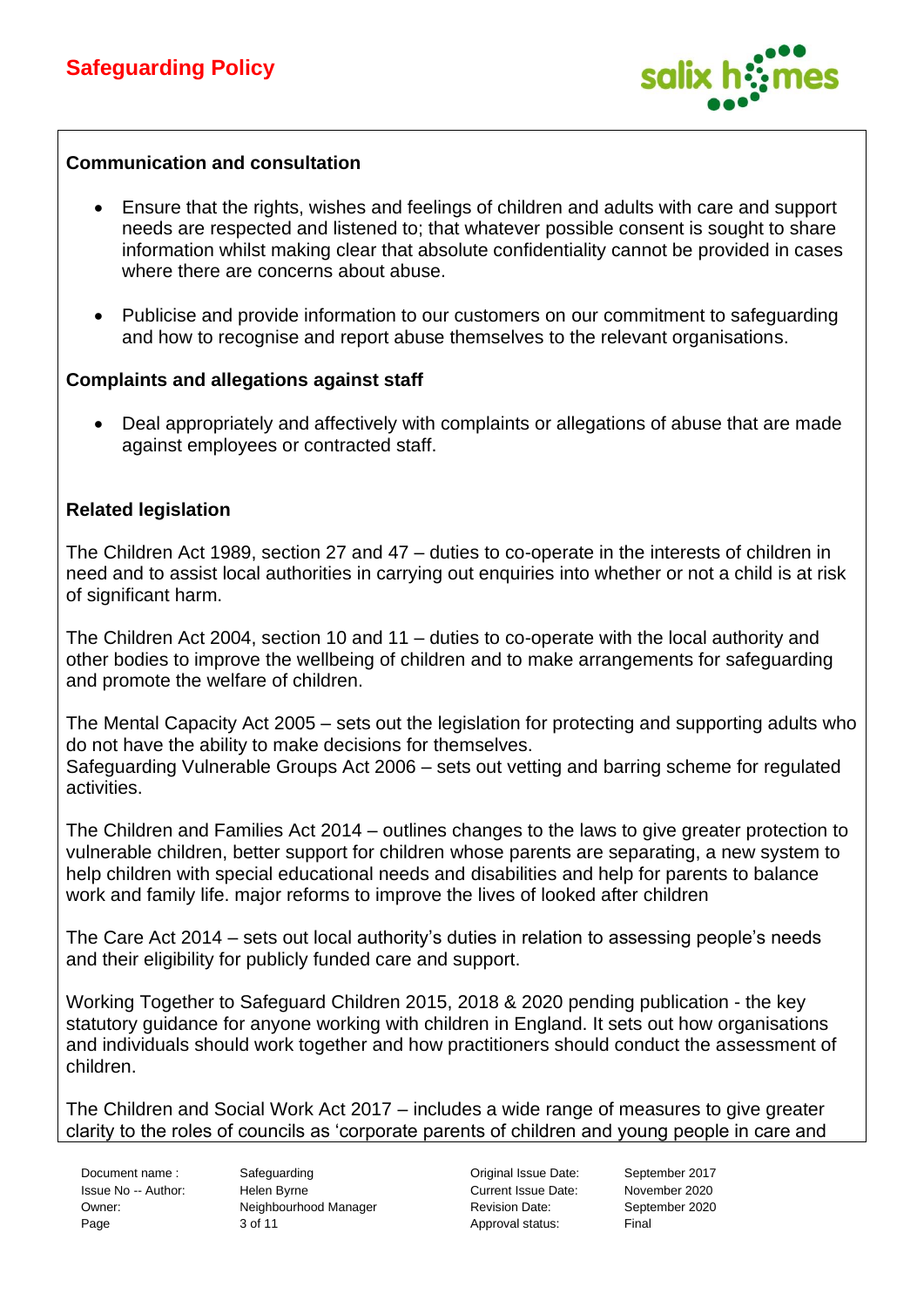

care leavers, aswell as to what councils and other agencies should do in safeguarding cases.

#### **Definitions**

#### **Child**

A child is defined as anyone who has not yet reached their 18<sup>th</sup> birthday. The fact that a child has reached 16 years of age, is living independently, is in further education, is a member of the armed forces, in hospital, in custody in the secure estate does not change the fact that they are still legally children and should be given the same protections and entitlements as any other child.

Safeguarding is the action that is taken to promote the welfare of children and protect them from harm. Guidance and legislation applies to all children up to the age of 18.

Safeguarding means:

Protecting children from abuse and maltreatment Preventing harm to children's health and development Ensuring children grow up with the provision of safe and effective care Taking action to enable all children and young people have the best outcomes.

#### **Adult**

An adult at risk is defined as any person aged 18 years and over who is or may be in need of community care services by reason of mental health issues, learning or physical disability, sensory impairment, age or illness and who is or may be unable to take care of him/herself or unable to protect him/herself against significant harm or serious exploitation.

The aims of safeguarding adults are:

To prevent harm and reduce the risk of abuse and neglect to adults with care and support needs.

To safeguard individuals in a way that supports them in making choices and having control in how they choose to live their lives. 'Making safeguarding personal'.

To promote an outcomes approach in safeguarding that works for people resulting in the nest possible experience possible.

To raise public awareness so that professionals, other staff and communities as a whole play their part in preventing, identifying and responding to abuse and neglect.

Document name : Safeguarding Contact Contact Contact Contact Contact September 2017 Issue No -- Author: Helen Byrne Current Issue Date: November 2020 Owner: Neighbourhood Manager Revision Date: September 2020 Page 2012 4 of 11 Approval status: Final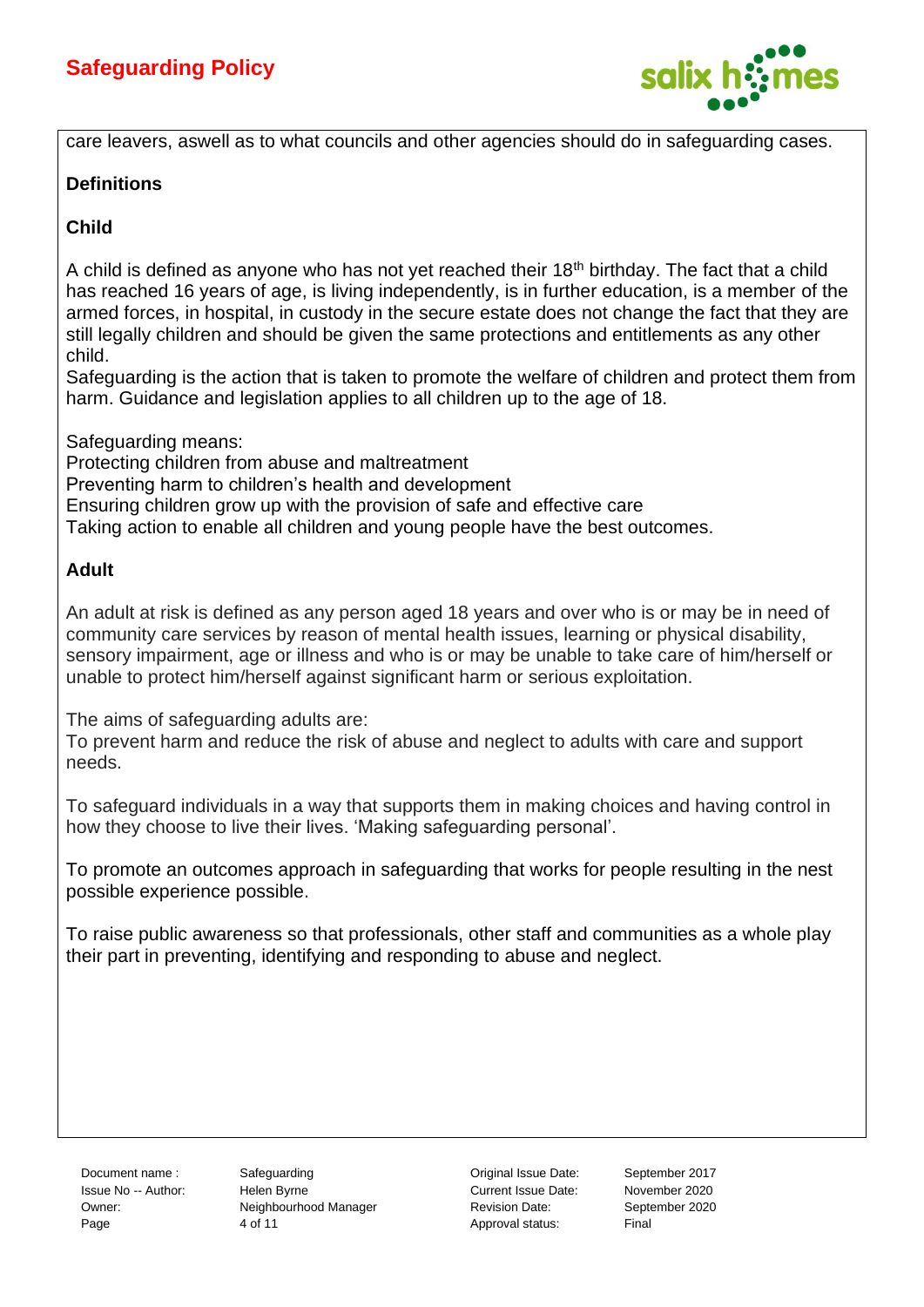

**Salix Homes uses the six principles of safeguarding:**  • **Empowerment**  People being supported and encouraged to make their own decisions and informed consent. • **Prevention** It is better to take action before harm occurs. • **Proportionality** The least intrusive response appropriate to the risk presented. • **Protection** Support and representation for those in the greatest need. • **Partnership** Local solutions through services working with their communities. Communities have a part to play in preventing, detecting and reporting neglect and abuse. • **Accountability** Accountability and transparency in safeguarding practice. **Making safeguarding personal** In addition to these principals, it is also important that all safeguarding partners take a broad community approach to establishing safeguarding arrangements that are there to protect individuals. Making safeguarding personal means it should be person led and outcome focussed. It engages the person in a conversation about how best to respond to their safeguarding situation in a way that enhances involvement, choice and control as well as improving quality of life, wellbeing and safety. **3. Policy Accountability and leadership**

Salix Homes will:

- Have a designated strategic lead for safeguarding, who is responsible for maintaining knowledge and ensuring effective working relationships are in place.
- Ensure there are simple and consistent procedures in place for identifying, reporting and monitoring concerns, including where allegations are made against employees; and that all employees and contractors are aware of these procedures.

Document name : Safeguarding Original Issue Date: September 2017 Issue No -- Author: Helen Byrne Current Issue Date: November 2020 Owner: Neighbourhood Manager Revision Date: September 2020 Page 5 of 11 **Approval status:** Final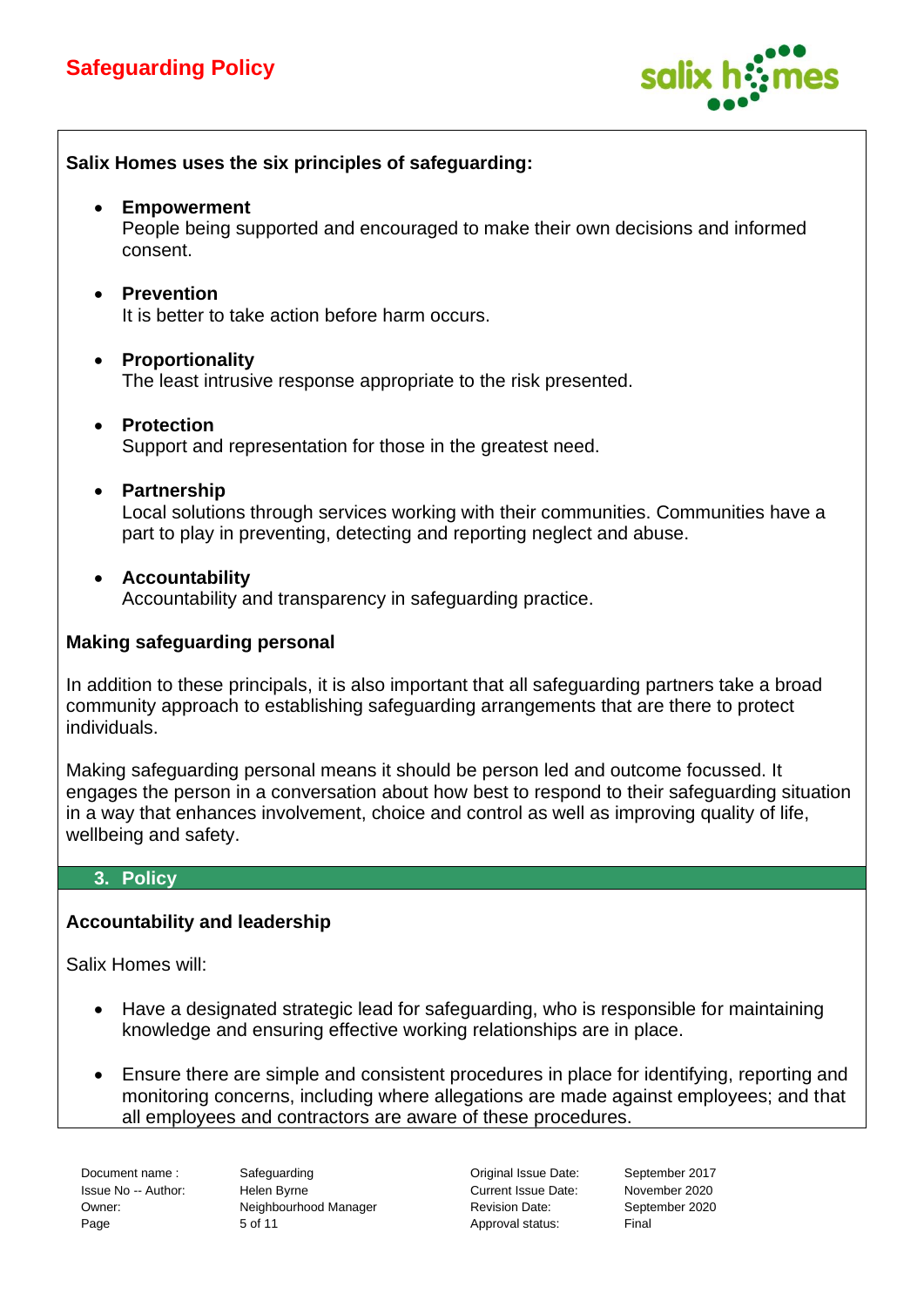

- Have a secure system in place for recording and monitoring concerns and any ongoing case management, ensuring that any information held about families and adults in relation to safeguarding is accurate, up to date and kept confidential when appropriate.
- Carry out an annual audit and review of our safeguarding practice and procedures, ensuring compliance with the requirements of s.11 Children Act 2004.

#### **Recruitment, training and support**

Salix Homes will:

- Carry out an evaluation of any job roles where staff engage with children / vulnerable adults and request disclosure and barring checks for all employees, recruited to posts which involve carrying out regulated activity with children and adults.
- Ensure our recruitment and selection procedures are in line with the Safeguarding Children Partnership Safer Recruitment Guidance.
- Include information about safeguarding in the induction for all new employees.
- Provide all new employees with safeguarding awareness training within 6 months of starting in post.
- Provide refresher training for all employees on safeguarding awareness at least every 3 years.
- Offer training to contracted staff on safeguarding awareness.
- Ensure that all employees with responsibility for making referrals to social care attend multi agency training where it is arranged by the local Safeguarding Board/Partnership.
- Ensure safeguarding practices are in line with Salix Homes health and safety procedures, including those for lone working.
- Have a designated safeguarding lead who can support other employees in dealing with and reporting safeguarding concerns.

#### **Working together and information sharing**

Salix Homes will:

- Share information with other professionals working to safeguarding children and adults with care and support needs, in line with GDPR and Child Protection requirements.
- Ensure that all safeguarding referrals have a record of ethnicity and diversity, where this

Document name : Safeguarding Original Issue Date: September 2017 Issue No -- Author: Helen Byrne Current Issue Date: November 2020 Owner: Neighbourhood Manager Revision Date: September 2020 Page 6 of 11 **Approval status:** Final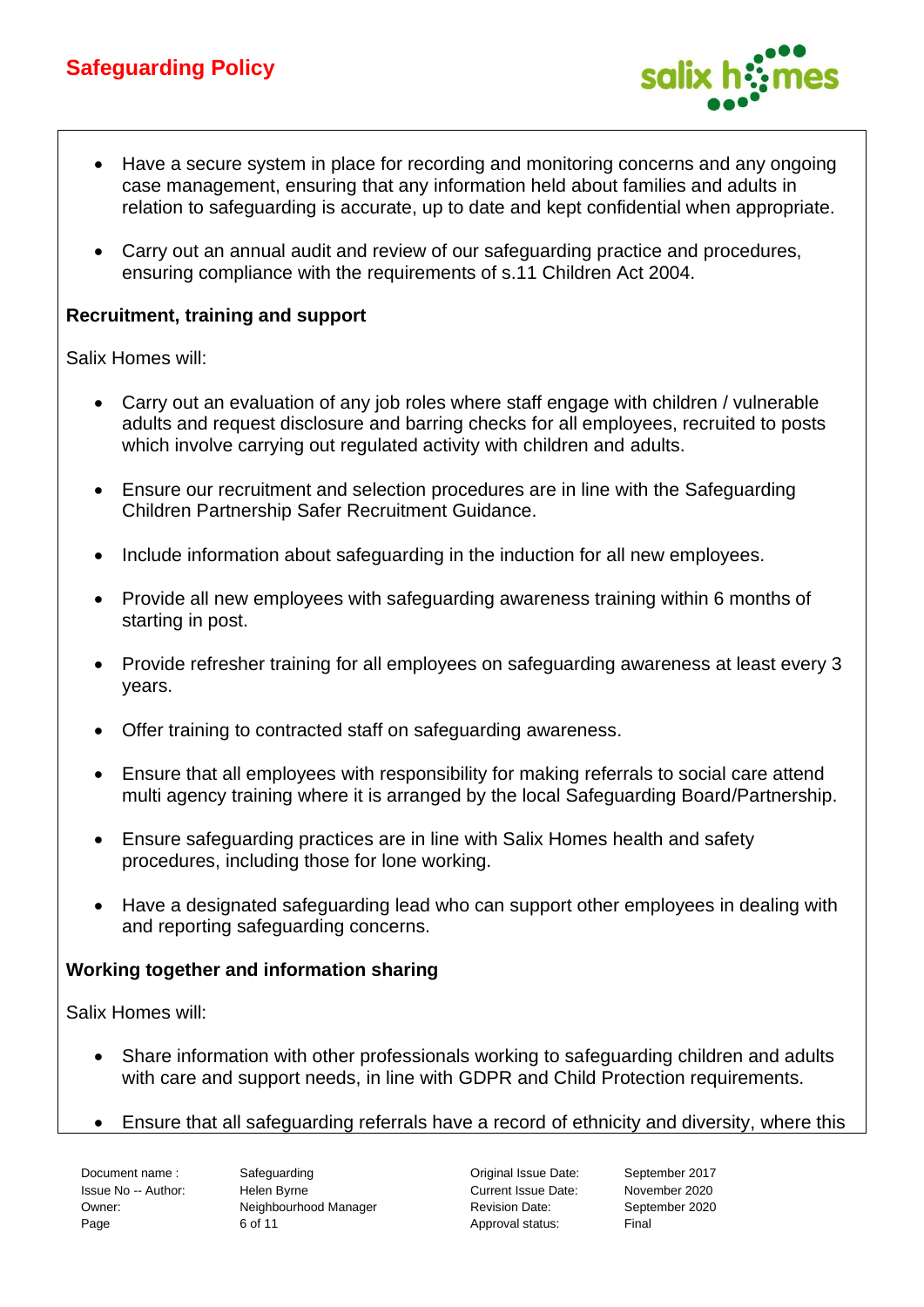

information is known and available.

- Participate in multi-agency conferences, meetings and forums, where we have an active involvement with a family or adult who are part of the safeguarding process.
- Challenge safeguarding decision we do not agree with in line with the local Safeguarding Board/ Partnership escalation policy.
- Be an active member of the local Safeguarding in Housing Forum, sharing good practice with other housing providers working in Salford.
- Support specific policy and practice areas developed by the local Safeguarding Board/Partnership, within our available resource and where there is no conflict with our business priorities.
- If safeguarding concerns are raised these will override information governance in place within the organisation. There is a duty to share information to safeguard adults at risk and children.

#### **Communication and consultation**

Salix Homes will:

- Have a communications plan in place for communicating key messages on safeguarding to employees, contractors and customers and review the plan periodically.
- Distribute information from the local safeguarding boards to any other employees with responsibility for making safeguarding referrals and managing safeguarding cases.

#### **Complaints and allegations against staff**

Salix Homes will:

- Have a procedure for dealing with any allegations of child or adult abuse made against employees, within the overall safeguarding procedures.
- Have a designated safeguarding lead with responsibility for ensuring these procedures are followed effectively.

Document name : Safeguarding Original Issue Date: September 2017 Issue No -- Author: Helen Byrne Current Issue Date: November 2020 Owner: Neighbourhood Manager Revision Date: September 2020 Page 7 of 11 Approval status: Final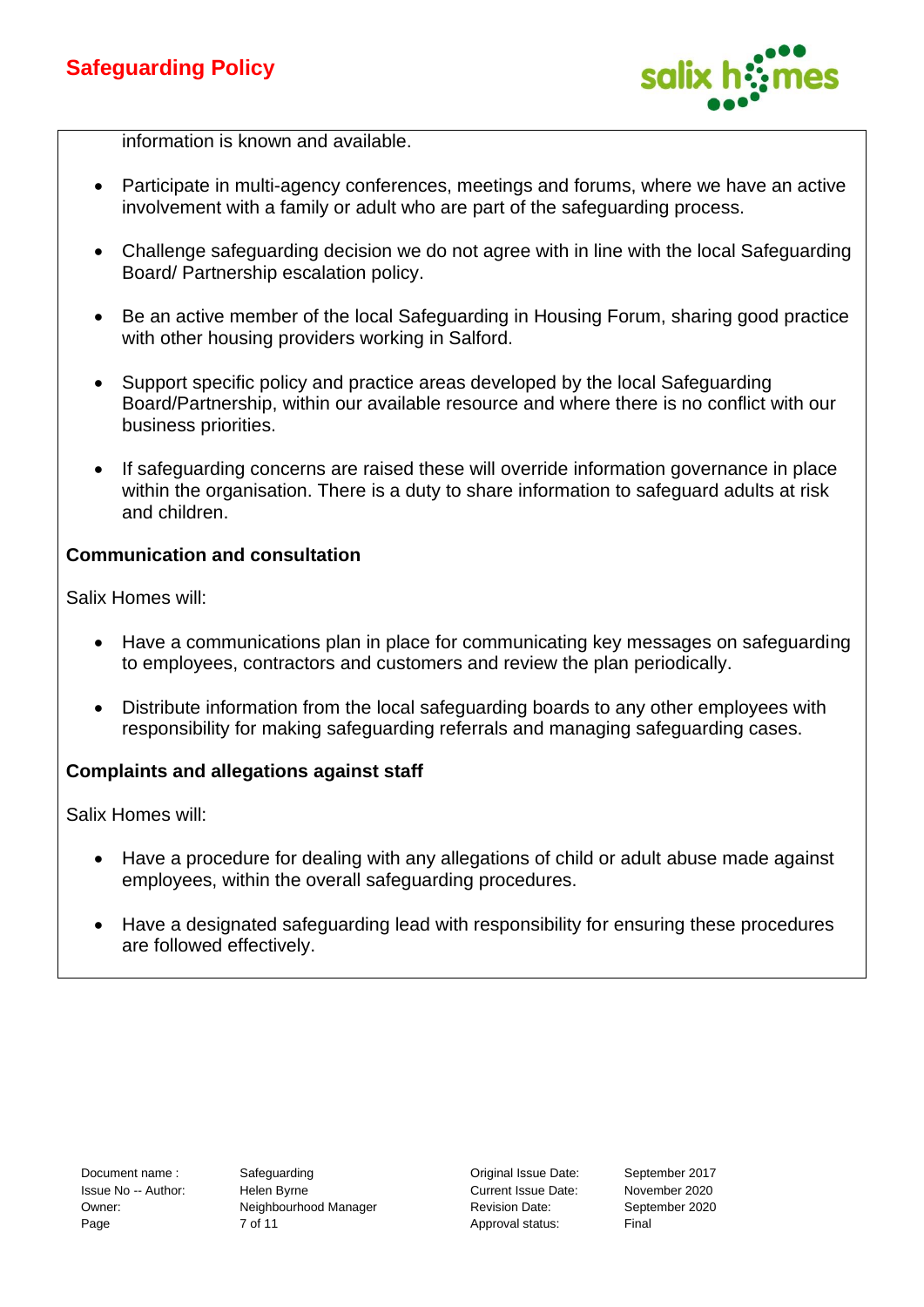

#### **4. Service Standards & Performance Measures**

#### **Accountability and Leadership**

- Successful s11 audit of our safeguarding practice and procedures.
- 100% of serious case review audits are completed by targets set by the Local Safeguarding Board / Partnership.

#### **Recruitment, Training and Support**

- All new employees to have received information about safeguarding at induction and safeguarding awareness training within 6 months of their start date.
- All employees to have received safeguarding refresher training within the last 3 years.
- All employees making safeguarding referrals to social care to have attended multiagency introductory safeguarding training where made available by the Local Safeguarding Board/Partnership.

#### **Working together and information sharing**

- 100% of reported safeguarding concerns appropriately handled
- 100% of safeguarding referrals that have an outcome subject to a monitoring plan.

#### **Communication and consultation**

• Annual report to Salix Homes Board on safeguarding.

#### **Complaints and allegations**

• 100% of allegations of abuse received against employees appropriately handled and with a clear outcome.

#### **5. Risks**

#### **Accountability and Leadership**

| <b>Risk</b>                                                         | <b>Control</b>                                                                                          | <b>Lead Officer</b>                                       |
|---------------------------------------------------------------------|---------------------------------------------------------------------------------------------------------|-----------------------------------------------------------|
| Designated strategic lead for<br>safeguarding leaves the<br>company | Strategic lead is incorporated<br>within the job role and new<br>post holder would fulfil this<br>role. | <b>Warren Carlon</b><br>Service Director -<br>Communities |
| Employees are unaware of                                            | Communications and training                                                                             | Helen Byrne                                               |

Issue No -- Author: Helen Byrne Current Issue Date: November 2020 Owner: Neighbourhood Manager Revision Date: September 2020 Page 8 of 11 Beauty 1, 2008 and the Page 8 of 11 Approval status: Final

Document name : Safeguarding Original Issue Date: September 2017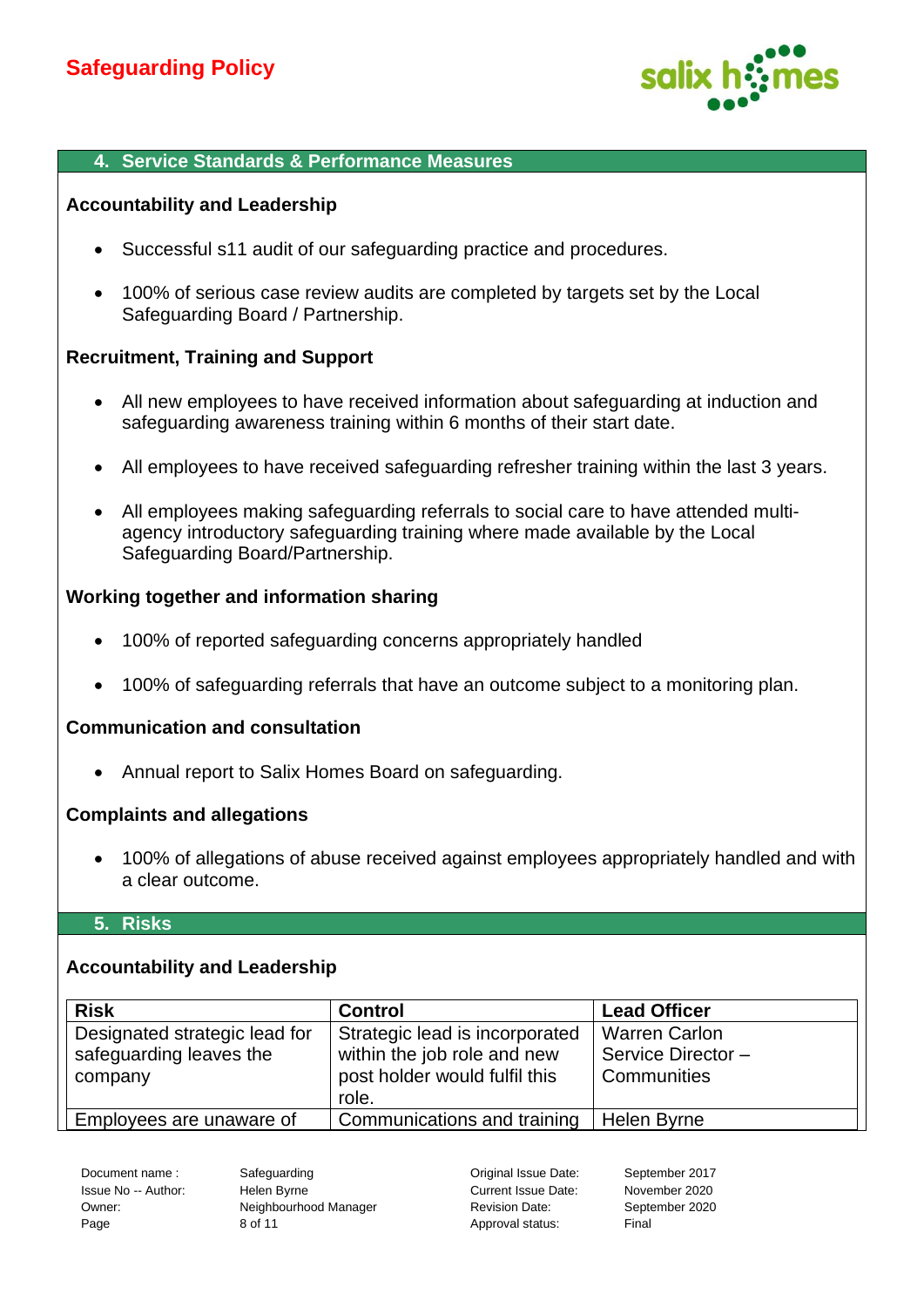

| procedures for reporting<br>safeguarding concerns                                        | plan                                                                                                                                       | Neighbourhood Manager /<br>Strategic Lead for<br>safeguarding                 |
|------------------------------------------------------------------------------------------|--------------------------------------------------------------------------------------------------------------------------------------------|-------------------------------------------------------------------------------|
| Damage to the Organisation<br>following negative outcomes<br>from a serious case review. | A robust policy and<br>procedure are in place for<br>employees to follow and<br>safeguarding cases are<br>monitored to review<br>outcomes. | Helen Byrne<br>Neighbourhood Manager /<br>Strategic Lead for<br>safeguarding. |

#### **Recruitment, Training and Support**

| <b>Risk</b>                                                                                                             | <b>Control</b>                                                                                                                                                                                     | <b>Lead Officer</b>                                                                                                             |
|-------------------------------------------------------------------------------------------------------------------------|----------------------------------------------------------------------------------------------------------------------------------------------------------------------------------------------------|---------------------------------------------------------------------------------------------------------------------------------|
| An employee fails to follow<br>the safeguarding policy and<br>procedure.                                                | All employees receive<br>awareness at induction and<br>training to identify and report<br>safeguarding                                                                                             | Helen Byrne<br>Strategic Lead for<br>Safeguarding/<br>Neighbourhood Manager:<br><b>Helen Allen</b><br>Peoples Services Manager: |
| Salix Homes fails to provide<br>adequate training to all staff                                                          | Ensure training programme is<br>properly administered and<br>reviewed regularly to ensure<br>compliance with legislative<br>changes.<br>Ensue an assessment of all<br>job roles have taken place.  | Helen Allen<br>People Services Manager:                                                                                         |
| Staff employed to carry out<br>regulatory activity without a<br>suitable Disclosure and<br>Barring check being in place | Records kept of all posts<br>requiring DBS checks<br>New posts assessed at point<br>of creation ad to whether<br>DBS checks are required.<br>Job offers not confirmed until<br>DBS check complete. | <b>Helen Allen</b><br>Peoples Services Manager:                                                                                 |

### **Working together and information sharing**

| <b>Risk</b>                                                           | <b>Control</b>                                                                                                                                                                                       | <b>Lead Officer</b>                                                           |
|-----------------------------------------------------------------------|------------------------------------------------------------------------------------------------------------------------------------------------------------------------------------------------------|-------------------------------------------------------------------------------|
| Confidential information is<br>shared when it should not<br>have been | Defined staff roles given<br>responsibility for making<br>referrals and sharing<br>information externally. These<br>staff are trained in information<br>sharing and confidentiality<br>requirements. | Helen Byrne<br>Neighbourhood Manager /<br>Strategic Lead for<br>Safeguarding: |

Document name : Safeguarding Contract Controller September 2017

Issue No -- Author: Helen Byrne Current Issue Date: November 2020 Owner: Neighbourhood Manager Revision Date: September 2020 Page 9 of 11 9 Page 9 of 11 and 20 Page 9 of 11 and 20 Page 8 Approval status: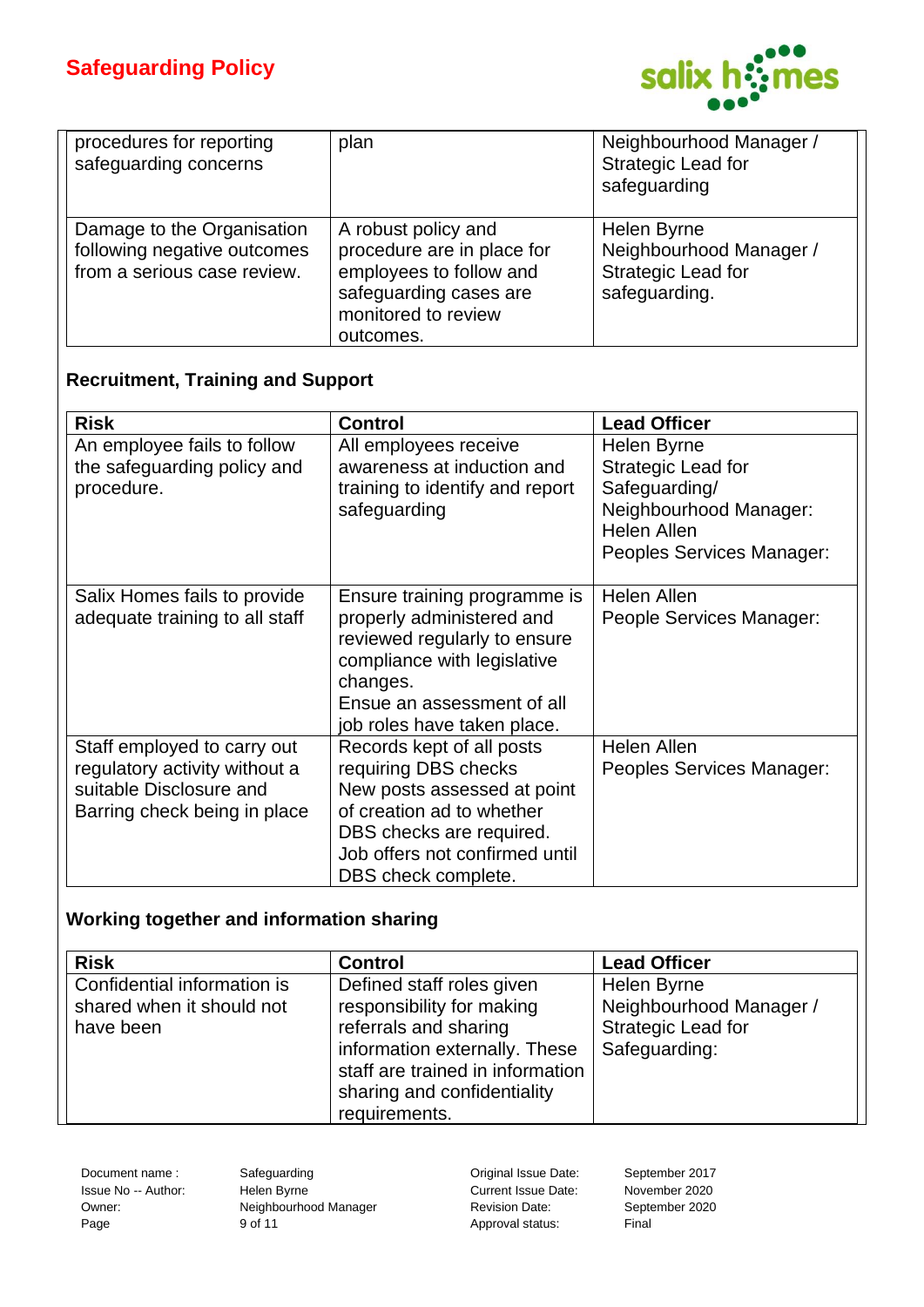

|                                 | <b>Data Protection Policy</b>                                   |                         |
|---------------------------------|-----------------------------------------------------------------|-------------------------|
|                                 | DPA Act & Confidentiality<br>training is provided to all staff. |                         |
| Confidential information is not | Multi agency information                                        | Helen Byrne             |
| shared when it should have      | sharing protocols are                                           | Neighbourhood Manager / |
| been                            | implemented and followed                                        | Strategic Lead for      |
|                                 |                                                                 | Safeguarding            |

#### **Communication and consultation**

| <b>Risk</b>                                                                                                          | <b>Control</b>                                                                                                                                                                                                                                                                                                | <b>Lead Officer</b>                                                           |
|----------------------------------------------------------------------------------------------------------------------|---------------------------------------------------------------------------------------------------------------------------------------------------------------------------------------------------------------------------------------------------------------------------------------------------------------|-------------------------------------------------------------------------------|
| <b>Customer consultation not</b><br>appropriate.                                                                     | Review who we consult with<br>periodically.                                                                                                                                                                                                                                                                   | Helen Byrne<br>Neighbourhood Manager /<br>Strategic Lead for<br>Safeguarding: |
| <b>Customers misinterpreting</b><br>the organisations role in<br>safeguarding and reporting<br>third party concerns. | Clear messages are<br>communicated to Customers,<br>using marketing provided by<br>local safeguarding Boards<br>where possible.<br>Guidance in place for<br>employees on dealing with<br>third party concerns.                                                                                                | Helen Byrne<br>Neighbourhood Manager /<br>Strategic Lead for<br>Safeguarding: |
| Adults at risk of abuse feeling<br>that their rights, wishes and<br>feeling have not been<br>respected.              | Adhering to the Care Act and<br><b>Making Safeguarding</b><br>Personal.<br>Consent sought wherever<br>possible prior to making a<br>safeguarding referral and<br>explanations given where<br>actions need to be taken that<br>go against the expressed<br>wishes of the Customer.<br>Clear case records kept. | Helen Byrne<br>Neighbourhood Manager /<br>Strategic Lead for<br>Safeguarding  |
|                                                                                                                      |                                                                                                                                                                                                                                                                                                               |                                                                               |
| <b>Related Procedures &amp; Documents</b><br>6.                                                                      |                                                                                                                                                                                                                                                                                                               |                                                                               |

- Safeguarding procedures
- Anti-Social Behaviour, Hate crime and Domestic Abuse Procedures
- Lone Working procedures
- Health and safety procedures.
- Data protection privacy statement and information security policy
- Whistle blowing policy

Document name : Safeguarding Contact Regional Issue Date: September 2017

Issue No -- Author: Helen Byrne Current Issue Date: November 2020 Owner: Neighbourhood Manager Revision Date: September 2020 Page 10 of 11 Approval status: Final